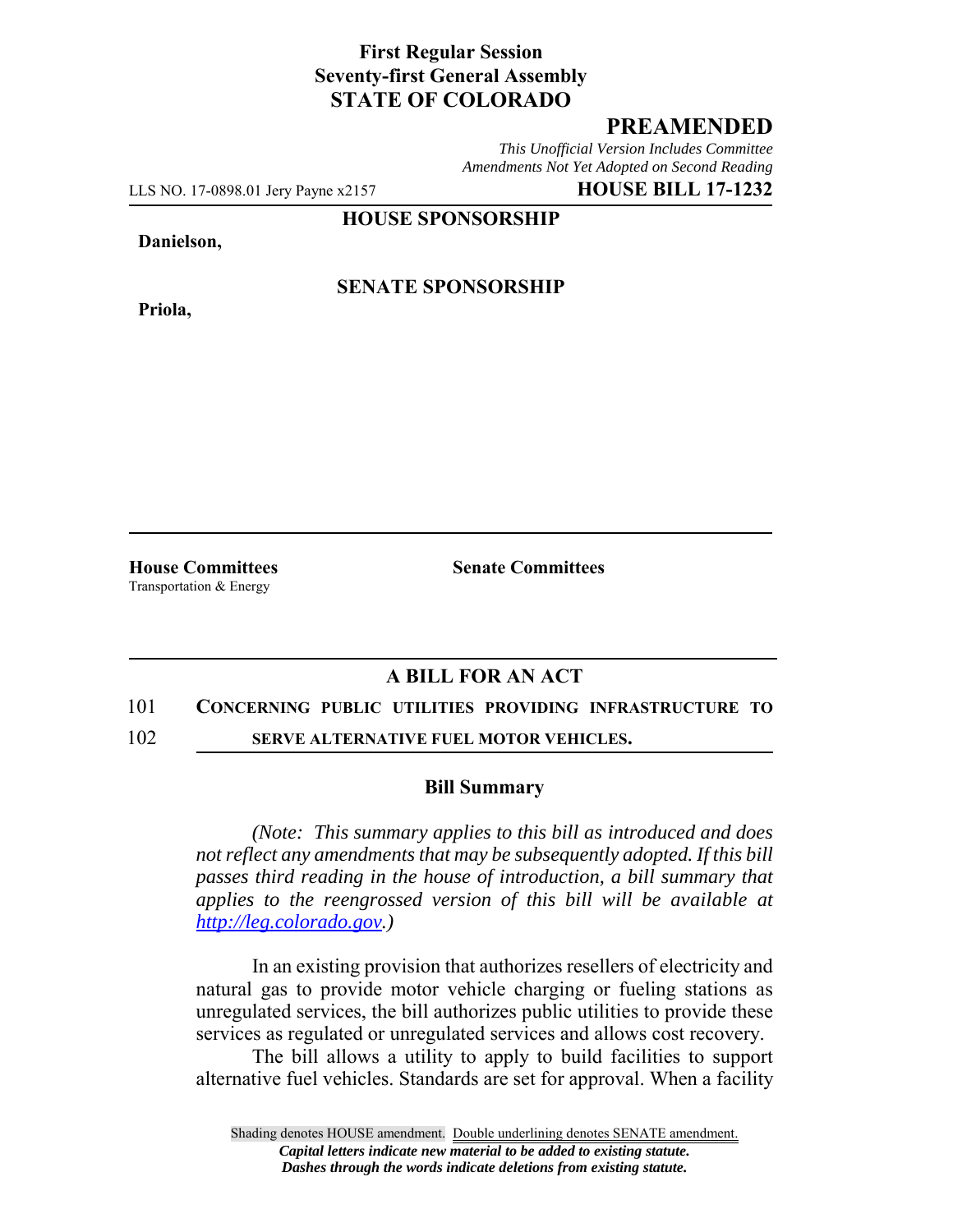is built, the rate and charges for the services:

- May allow a return on any investment made by an electric public utility at the electric public utility's most recent rate of return on equity approved by the commission;
- ! May allow a return on any investment made by a natural gas public utility at the utility's weighted average cost of capital at the public utility's most recent rate of return on equity approved by the commission; and
- ! Must be recovered from all customers of an electric or natural gas public utility in a manner that is similar to the recovery of distribution system investments.

*Be it enacted by the General Assembly of the State of Colorado:*

- 
- **SECTION 1. Legislative declaration.** (1) The general assembly
- finds and declares that:
- 

(a) Widespread adoption of alternative fuel vehicles is necessary

 to diversify the transportation fuel mix, improve national security, and protect air quality;

- (b) The number of electric and natural gas vehicles registered in Colorado has seen growth of eighty-five percent over the last three years, and, with expanded infrastructure investment, future growth is projected to accelerate;
- (c) This growth will be assisted by investments in infrastructure necessary to maximize the benefits of the expanding electric and natural gas vehicle market;
- (d) Widespread adoption of alternative fuel vehicles requires that electric and natural gas utilities increase access to the use of electricity and natural gas as transportation fuels;
- (e) Widespread adoption of alternative fuel vehicles should provide consumers with fuel cost savings;
- (f) Widespread adoption of alternative fuel vehicles should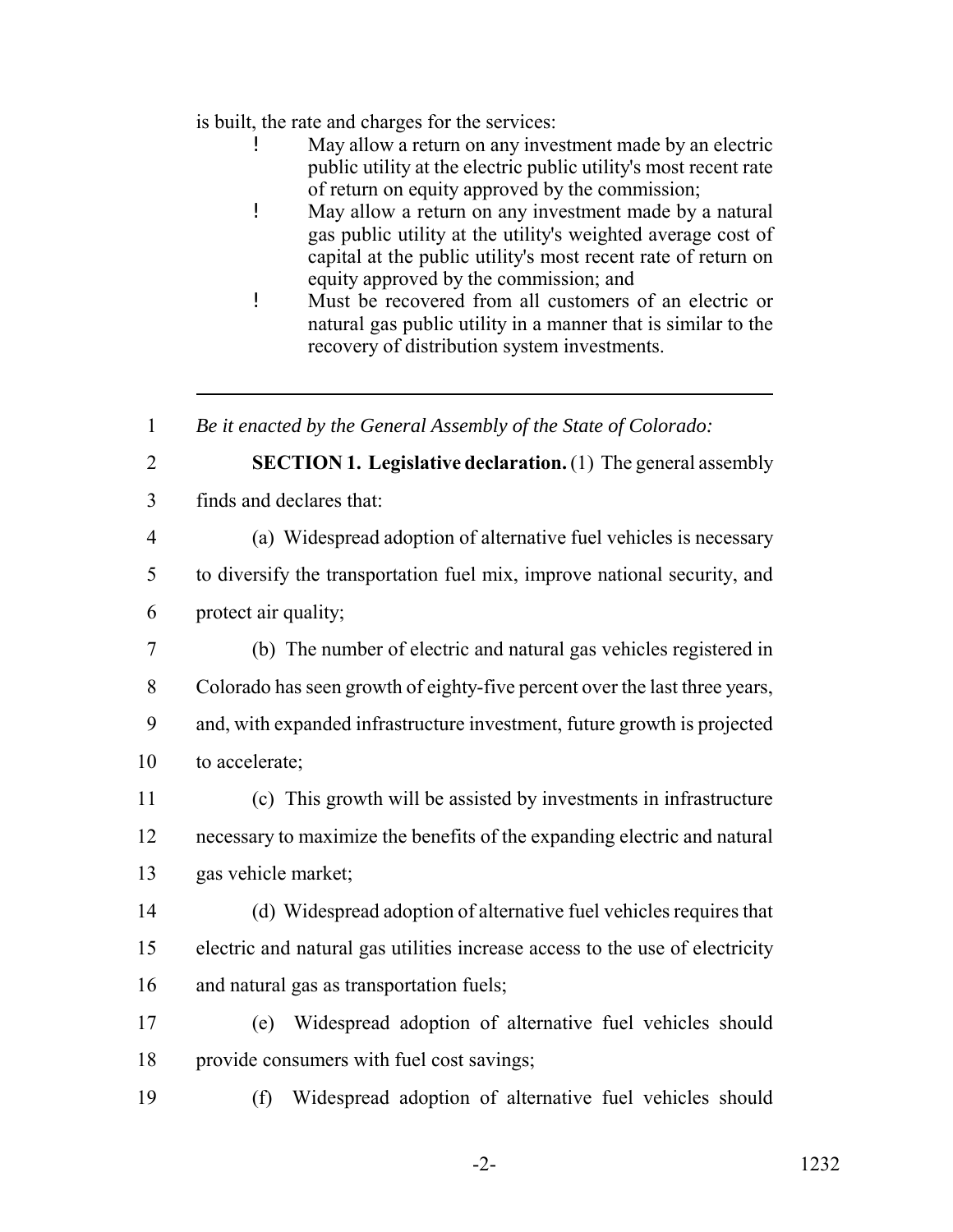stimulate innovation, competition, and increased choices in charging and fueling equipment and charging and fueling networks and should also attract private capital investments and create high-quality jobs in Colorado; and

 (g) Widespread adoption of alternative fuel vehicles should improve the electric public utility's electrical system efficiency and operational flexibility, including the ability of an electric public utility to integrate variable generating resources and to make use of off-peak generation resources.

 **SECTION 2.** In Colorado Revised Statutes, 40-1-103.3, **amend** (2) as follows:

**40-1-103.3. Alternative fuel vehicles - definition.** (2) For the

13 purposes of articles 1 to 7 of this title TITLE 40, persons generating electricity for use in alternative fuel vehicle charging or fueling facilities as authorized by subsection (4) of this section, persons reselling electricity supplied by a public utility, or persons reselling compressed or liquefied natural gas, liquefied petroleum gas, or any component parts or by-products to governmental entities or to the public for use as fuel in alternative fuel vehicles or buying electricity stored in such vehicles for

 resale are not subject to regulation as a public utility. Electric and natural gas public utilities may provide the services described in this subsection (2) as unregulated OR REGULATED services. and these unregulated services 23 may not be subsidized by the regulated services of the electric or natural 24 gas public utility.

 **SECTION 3.** In Colorado Revised Statutes, **add** 40-3-116 as follows:

**40-3-116. Alternative fuel vehicle programs - rates.** (1) THE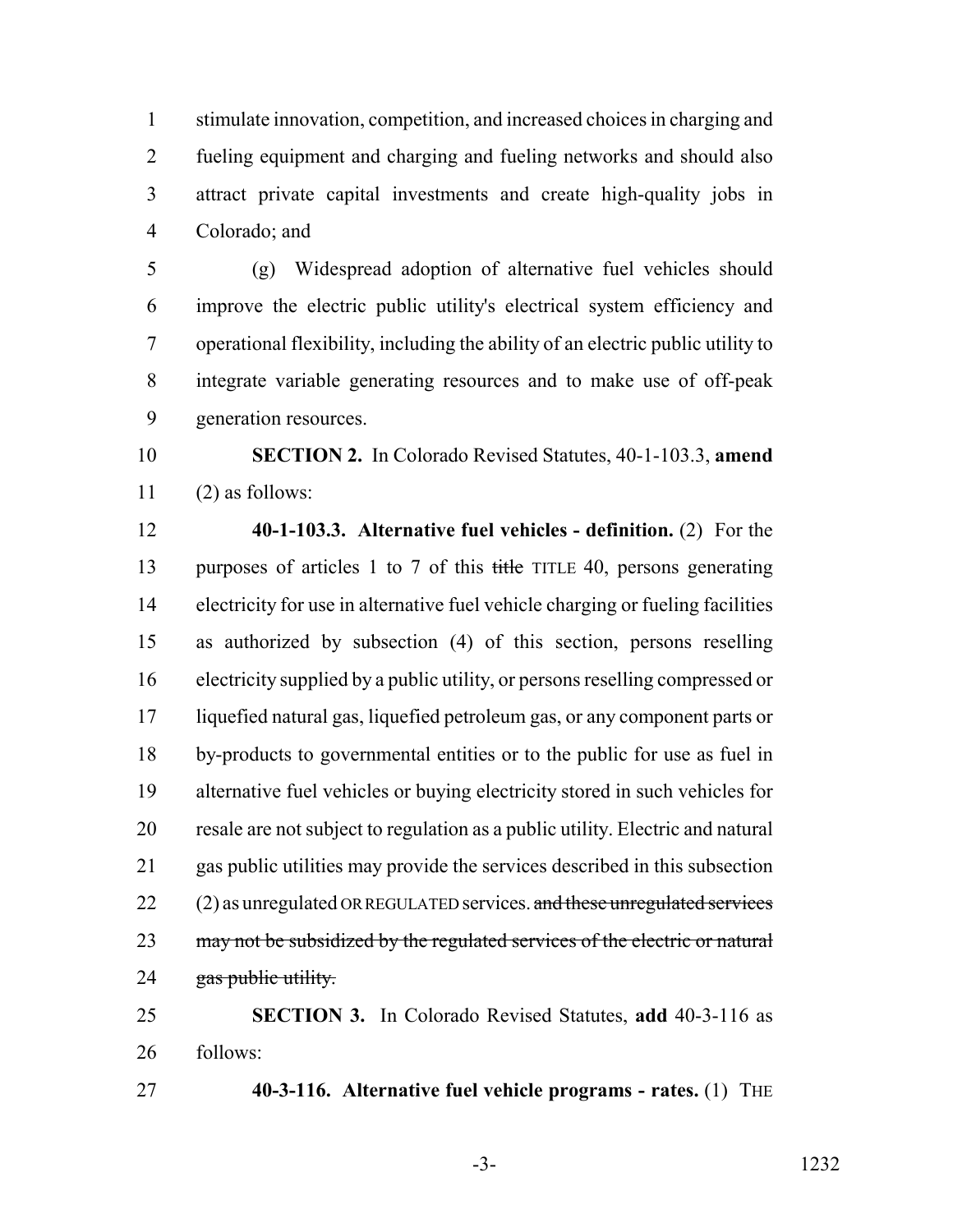RATES AND CHARGES SCHEDULE FOR SERVICES PROVIDED BY A PROGRAM CREATED UNDER SECTION 40-5-107:

 (a) MAY ALLOW A RETURN, INCLUDING BY ALLOWING A UTILITY TO EARN A RATE OF RETURN ON REBATES PROVIDED TO CUSTOMERS THROUGH A TRANSPORTATION ELECTRIFICATION PROGRAM, BASED ON THE UTILITY'S WEIGHTED AVERAGE COST OF CAPITAL, ON ANY INVESTMENT MADE BY AN ELECTRIC PUBLIC UTILITY, UNDER SECTION 40-5-107, AT THE ELECTRIC PUBLIC UTILITY'S MOST RECENT RATE OF RETURN ON EQUITY APPROVED BY THE COMMISSION;

 (b) MAY ALLOW A RETURN ON ANY INVESTMENT MADE BY A 11 NATURAL GAS PUBLIC UTILITY UNDER SECTION 40-5-107, BASED ON THE UTILITY'S WEIGHTED AVERAGE COST OF CAPITAL, AT THE PUBLIC UTILITY'S MOST RECENT RATE OF RETURN ON EQUITY APPROVED BY THE COMMISSION; AND

 (c) MUST BE RECOVERED FROM ALL CUSTOMERS OF AN ELECTRIC OR NATURAL GAS PUBLIC UTILITY IN A MANNER THAT IS SIMILAR TO THE 17 RECOVERY OF DISTRIBUTION SYSTEM INVESTMENTS.

 **SECTION 4.** In Colorado Revised Statutes, **add** 40-5-107 as follows:

 **40-5-107. Alternative fuel vehicle programs.** (1) EACH ELECTRIC PUBLIC UTILITY MAY FILE, OR THE COMMISSION MAY REQUEST AN ELECTRIC PUBLIC UTILITY TO FILE, AN APPLICATION FOR A PROGRAM TO SUPPORT WIDESPREAD TRANSPORTATION ELECTRIFICATION IN A FORM AND MANNER PRESCRIBED BY THE COMMISSION.

 (2) EACH NATURAL GAS PUBLIC UTILITY MAY FILE, OR THE COMMISSION MAY REQUEST A NATURAL GAS PUBLIC UTILITY TO FILE, AN APPLICATION FOR A PROGRAM TO SUPPORT GREATER ADOPTION OF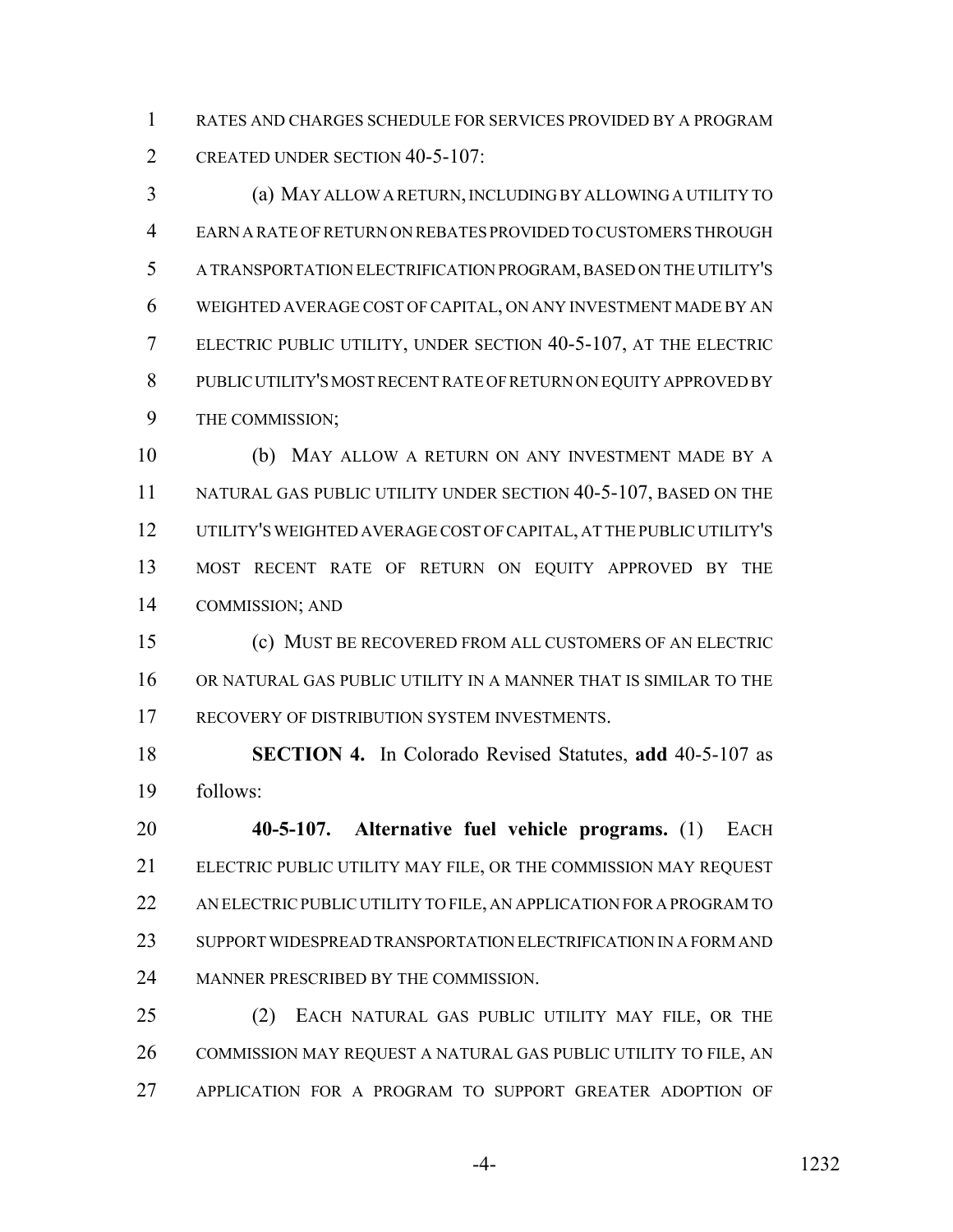NATURAL GAS VEHICLES, IN A FORM AND MANNER PRESCRIBED BY THE PUBLIC UTILITIES COMMISSION.

 (3) WHEN CONSIDERING TRANSPORTATION ELECTRIFICATION PROGRAMS AND DETERMINING COST RECOVERY FOR INVESTMENTS AND OTHER EXPENDITURES RELATED TO PROGRAMS PROPOSED BY AN ELECTRIC PUBLIC UTILITY UNDER SUBSECTION (1) OF THIS SECTION, THE COMMISSION MAY CONSIDER WHETHER THE INVESTMENTS AND OTHER EXPENDITURES ARE:

 (a) CONSISTENT WITH THE PUBLIC UTILITY'S LONG-TERM 10 INTEGRATED RESOURCE PLANNING:

(b) PRUDENT, AS DETERMINED BY THE COMMISSION;

 (c) REASONABLY EXPECTED TO BE USED AND USEFUL, AS 13 DETERMINED BY THE COMMISSION;

 (d) REASONABLY EXPECTED TO IMPROVE THE ELECTRIC PUBLIC UTILITY'S LONG-TERM ELECTRICAL SYSTEM EFFICIENCY AND OPERATIONAL FLEXIBILITY;

 (e) REASONABLY EXPECTED TO STIMULATE INNOVATION, COMPETITION, AND INCREASED CONSUMER CHOICES IN ELECTRIC VEHICLE CHARGING AND RELATED INFRASTRUCTURE AND SERVICES; ATTRACT PRIVATE CAPITAL INVESTMENTS; AND UTILIZE HIGH QUALITY JOBS AND SKILLED WORKER TRAINING PROGRAMS AS DEFINED IN SECTION 8-83-303; (f) REASONABLY EXPECTED TO SUPPORT WIDESPREAD

TRANSPORTATION ELECTRIFICATION;

 (g) REASONABLY EXPECTED TO INCREASE ACCESS TO THE USE OF ELECTRICITY AS A TRANSPORTATION FUEL; OR

 (h) REASONABLY EXPECTED TO PROVIDE COMPETITIVELY PRICED POWER TO CONSUMERS WHO CHARGE ELECTRIC VEHICLES IN A MANNER

-5- 1232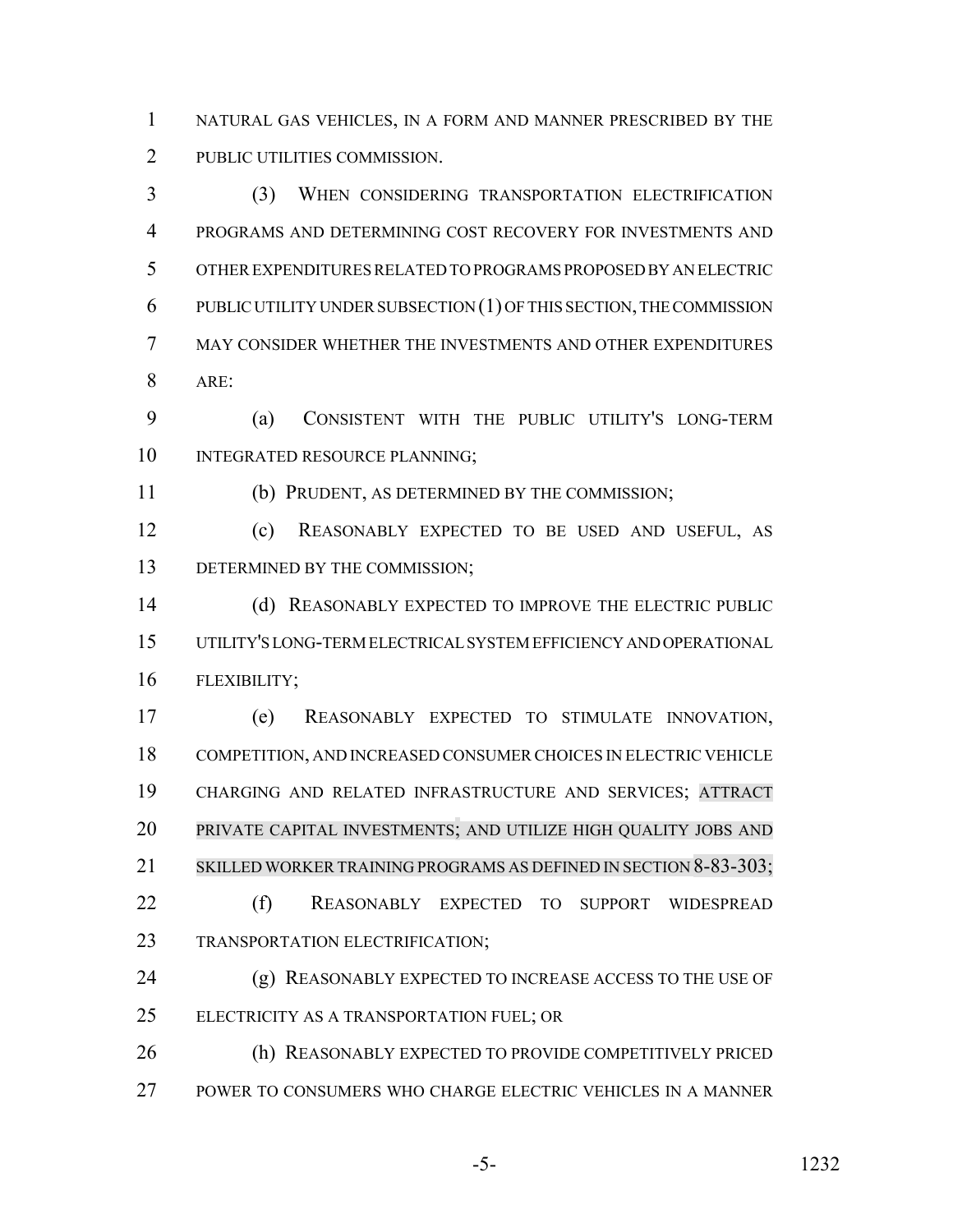CONSISTENT WITH ELECTRIC GRID CONDITIONS.

 (4) WHEN CONSIDERING NATURAL GAS VEHICLE PROGRAMS AND DETERMINING COST RECOVERY FOR INVESTMENTS AND OTHER EXPENDITURES RELATED TO PROGRAMS PROPOSED BY A NATURAL GAS PUBLIC UTILITY IN ACCORDANCE WITH SUBSECTION (2) OF THIS SECTION, THE COMMISSION MAY CONSIDER WHETHER THE INVESTMENTS AND OTHER EXPENDITURES ARE:

(a) PRUDENT, AS DETERMINED BY THE COMMISSION;

 (b) REASONABLY EXPECTED TO BE USED AND USEFUL, AS 10 DETERMINED BY THE COMMISSION;

 (c) REASONABLY EXPECTED TO IMPROVE THE NATURAL GAS 12 UTILITY'S LONG-TERM SYSTEM EFFICIENCY;

 (d) REASONABLY EXPECTED TO STIMULATE INNOVATION, COMPETITION, AND INCREASED CONSUMER CHOICES IN NATURAL GAS FUELING AND RELATED INFRASTRUCTURE AND SERVICES; ATTRACT PRIVATE CAPITAL INVESTMENTS; AND UTILIZE HIGH QUALITY JOBS AND 17 SKILLED WORKER TRAINING PROGRAMS AS DEFINED IN SECTION 8-83-303;

 (e) REASONABLY EXPECTED TO SUPPORT WIDESPREAD USE OF NATURAL GAS VEHICLES;

20 (f) REASONABLY EXPECTED TO INCREASE ACCESS TO THE USE OF NATURAL GAS AS A TRANSPORTATION FUEL; OR

 (g) REASONABLY EXPECTED TO PROVIDE COMPETITIVELY PRICED FUEL TO CONSUMERS.

 **SECTION 5. Act subject to petition - effective date.** This act takes effect at 12:01 a.m. on the day following the expiration of the ninety-day period after final adjournment of the general assembly (August 9, 2017, if adjournment sine die is on May 10, 2017); except that, if a